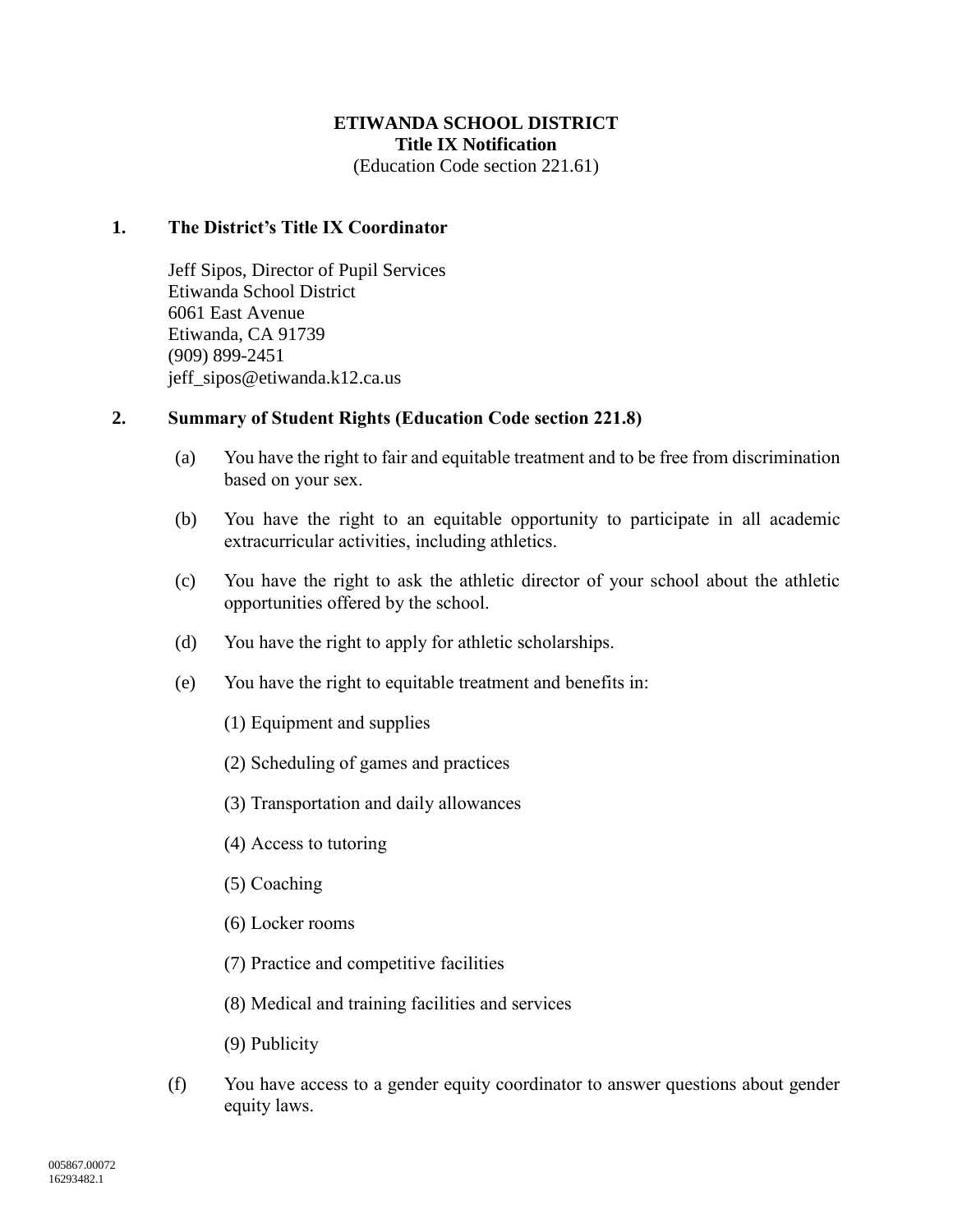- (g) You have the right to contact the California Department of Education (CDE) and the California Interscholastic Federation (CIF) for information on gender equity laws.
- (h) You have the right to file a confidential discrimination complaint with the United States Office for Civil Rights (OCR) or CDE if you believe you have been discriminated against or received unequal treatment on the basis of your sex.
- (i) You have the right to pursue civil remedies if you have been discriminated against.
- (j) You have the right to be protected from retaliation if you file a discrimination complaint.

# **For more information regarding student rights under Title IX, please visit:**

The California Office of Equal Opportunity at [http://www.cde.ca.gov/re/di/eo/genequitytitleix.asp.](http://www.cde.ca.gov/re/di/eo/genequitytitleix.asp)

The United States Department of Education Office for Civil Rights at [https://www2.ed.gov/about/offices/list/ocr/docs/title-ix-rights-201104.html.](https://www2.ed.gov/about/offices/list/ocr/docs/title-ix-rights-201104.html)

# **3. The School's Responsibilities**

Title IX of the Education Amendments of 1972 prohibits discrimination based on sex in programs and activities of federally funded institutions. School district programs and activities must be operated free from discrimination. Key areas addressed by Title IX include: athletics; sexual misconduct, including sexual harassment and sexual violence; pregnant and parenting students; off-campus activities; recruitment and admission; and employment. Schools must protect against discrimination in these areas. Schools must also prohibit retaliation against any person for opposing an unlawful practice or policy, or filing, testifying about, or participating in any complaint under Title IX.

For more information about schools' responsibilities under Title IX, please visit:

The California Office of Equal Opportunity at [http://www.cde.ca.gov/re/di/eo/titleixnotification.asp.](http://www.cde.ca.gov/re/di/eo/titleixnotification.asp)

The United States Department of Education Office of Civil Rights at [https://www2.ed.gov/about/offices/list/ocr/docs/tix\\_dis.html.](https://www2.ed.gov/about/offices/list/ocr/docs/tix_dis.html)

# **4. How to File a Title IX Complaint**

Individuals who believe they have been discriminated against in violation of Title IX may file a complaint with the District or the Office for Civil Rights (OCR). If a crime is involved, such as sexual assault, individuals may also file a report with the local police department. A person may pursue one or all of these avenues at the same time. Below is a summary of each process.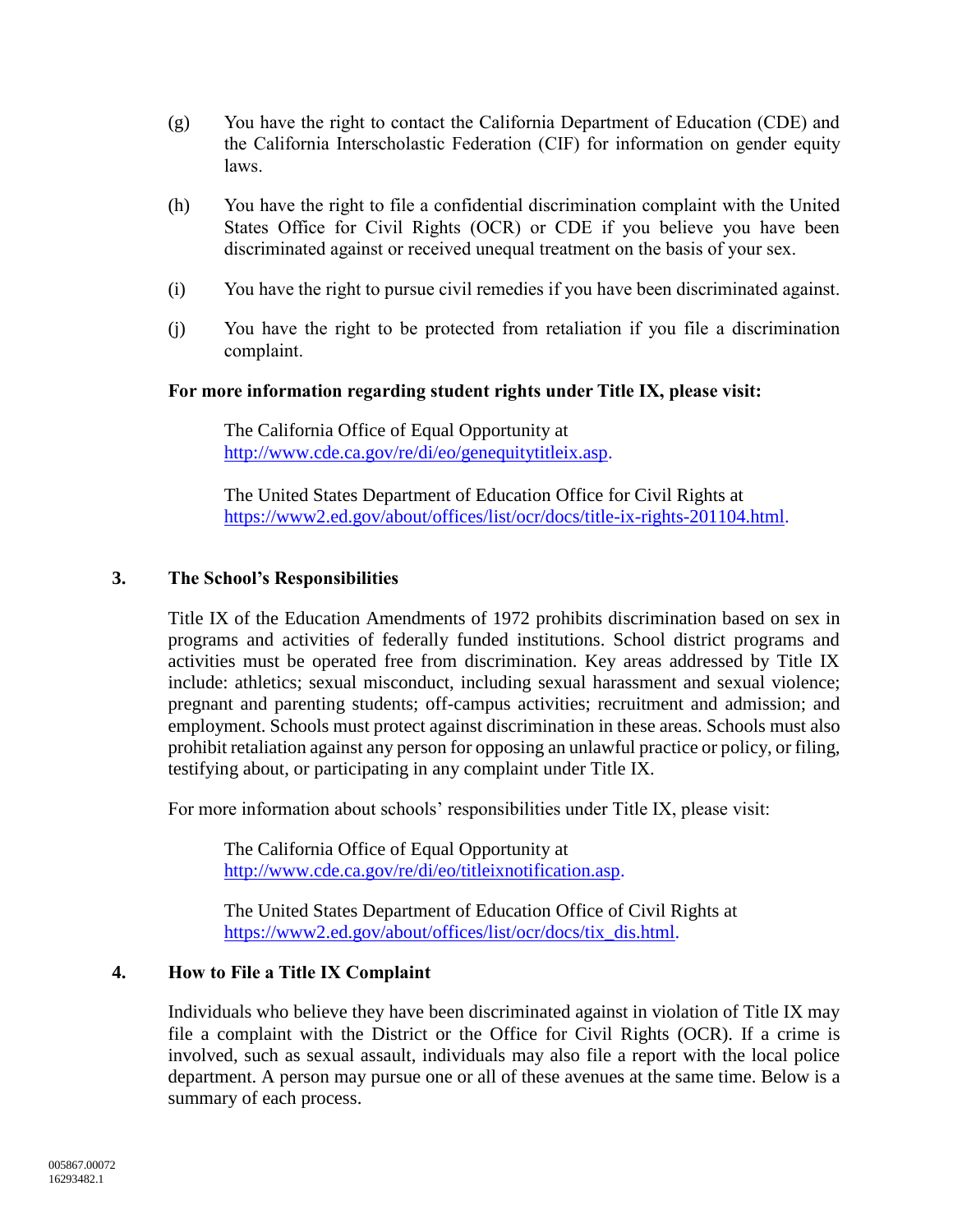### **A. District Complaint**

Title IX complaints may be filed using the District's uniform complaint procedure, [Board Policy 1312.3.](http://work.etiwanda.org/district/board/boardpolicy/1000/BP%201312.31%20%5EUniform%20Complaint%20Procedures.pdf)

Time Requirement:

A complaint with the District must be filed within six months of the discrimination occurring or your awareness of the discrimination (5 CCR 4630(b)).

If you have any questions about this time limit, or if you believe your complaint may be outside this time requirement but want to explore other options, please contact the Title IX Coordinator.

Investigation Procedure:

Upon receipt of any complaint related to a potential Title IX violation, the District will ensure every allegation is investigated promptly, adequately and impartially. The District will also take steps to protect all complainants from retaliation and ensure all parties are treated fairly throughout the District's investigation process. As part of its Title IX obligations, the District also takes steps to prevent recurrence of any sexual violence and remedy discriminatory effects on the complainant and others, as appropriate. The District's procedure for investigating a Title IX complaint can be found at [Board Policy 1312.3.](http://www.etiwanda.k12.ca.us/district/board/boardpolicy/1000/BP%201312.3%20%5EUniform%20Complaint%20Procedure.pdf)

Please contact the Title IX Coordinator if you have any questions.

### **B. OCR Complaint**

For information regarding filing a complaint with OCR, please see [https://www2.ed.gov/about/offices/list/ocr/complaintintro.html.](https://www2.ed.gov/about/offices/list/ocr/complaintintro.html)

OCR provides an online complaint filing system at [https://ocrcas.ed.gov/.](https://ocrcas.ed.gov/)

OCR can also be contacted through the California regional office at:

Office for Civil Rights U.S. Department of Education 50 United Nations Plaza Mail Box 1200, Room 1545 San Francisco, CA 94102 Telephone: 415-486-5555 Email: ocr.sanfrancisco@ed.gov